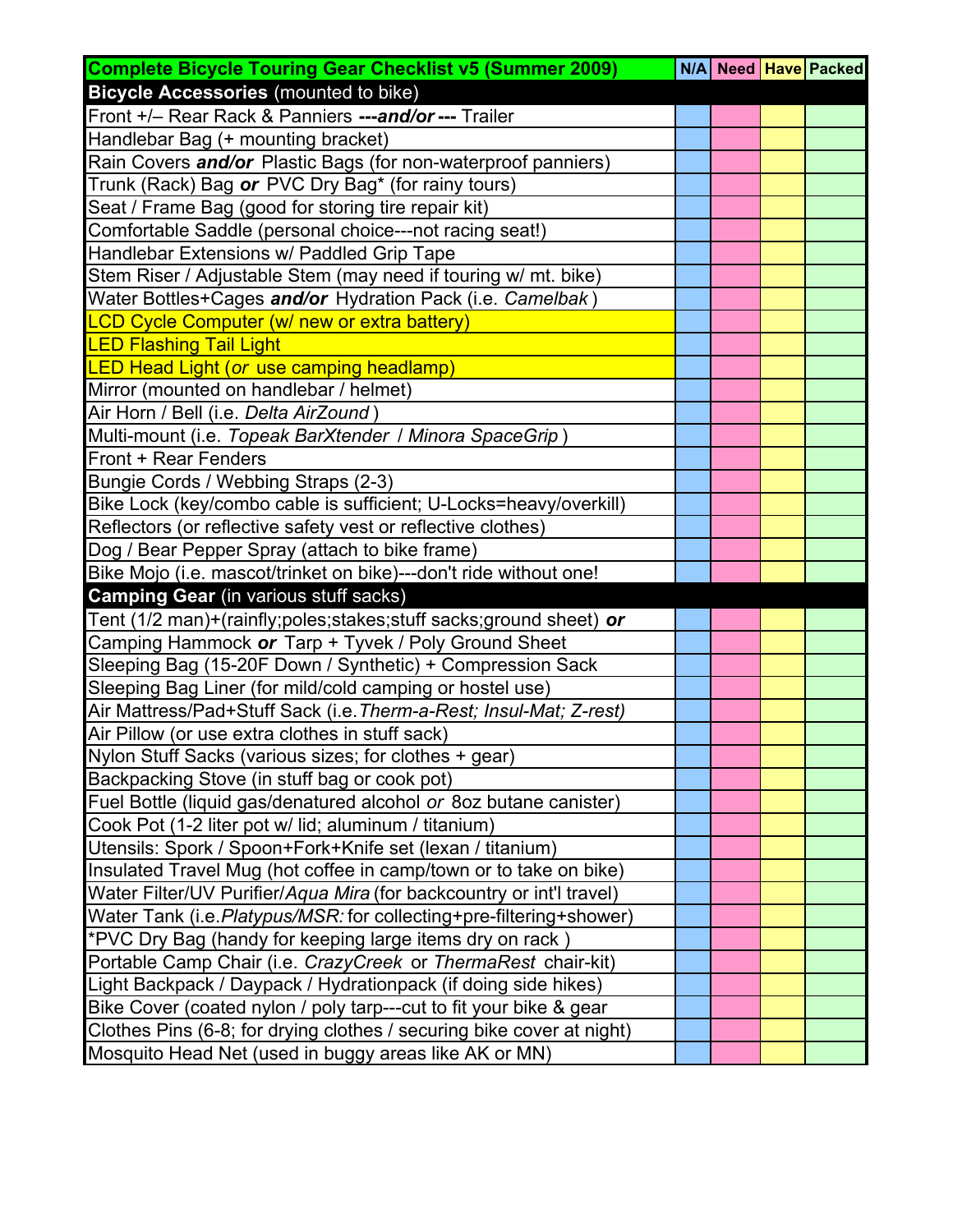| <b>Complete Bicycle Touring Gear Checklist v5 (Summer 2009)</b>    |  | N/A Need Have Packed |
|--------------------------------------------------------------------|--|----------------------|
| Cycling Clothes (usually wearing, unless you ride naked)           |  |                      |
| Helmet (proper size & fit) + optional Visor                        |  |                      |
| Cycling Jersey or Synthetic T-Shirt (2-3)                          |  |                      |
| Cycling Shorts (1-2 --- maybe 3 for long tours)                    |  |                      |
| Cycling / Synthetic Underwear [Boxer/Briefs + Sports Bras] (2-3)   |  |                      |
| Cycling Gloves (1 pr. / 2 pair if on long tour)                    |  |                      |
| Cycling Socks (Synthetic / Wool; 2-3 pr. i.e. Coolmax)             |  |                      |
| Clipless Cycling Shoes (or trail/running shoes if using toe-clips) |  |                      |
| Foul-Weather Cycling Clothes (in nylon stuff sack)                 |  |                      |
| Long-Sleeve Jersey / Light-Mid Synthetic/Wool Zip Shirt (1)        |  |                      |
| Cycling Long-Tights / Insulated Windpants (1)                      |  |                      |
| Rain Jacket + Pants (1 set --- waterproof nylon / Gore-Tex)        |  |                      |
| Fall Gloves / Mittens+Liners (1 pr.)                               |  |                      |
| Wrist Sweat Bands / Bandana (1)                                    |  |                      |
| Synthetic Helmet Liner / Skull Cap / Fleece or Wool Hat (1)        |  |                      |
| Balaclava / Neoprene Face Mask (1)                                 |  |                      |
| Arm + Leg Warmers (1+1 pr.)                                        |  |                      |
| Waterproof Socks (1pr. --- i.e. Sealskinz / Gore-Tex)              |  |                      |
| Waterproof Rain Booties / Gaiters (1 pr.)                          |  |                      |
| Helmet Cover (1)                                                   |  |                      |
| Camp + Town Clothes (in nylon stuff sack)                          |  |                      |
| Clean Synthetic / Cotton T-Shirt / Collared Travel Shirt (1)       |  |                      |
| Fleece Jacket/Vest or Mid/Heavy L/S Pullover (1)                   |  |                      |
| Synthetic Hiking / Running / Swim Shorts (1/1)                     |  |                      |
| Synthetic Pants / Convertable Pants/Shorts w/ elastic+belt (1)     |  |                      |
| Synthetic Underwear (1 + clean/dry briefs---off the bike)          |  |                      |
| Base Layer (synthetic long underwear top+bottom---1 set)           |  |                      |
| Synthetic / Wool (warm!) Socks (1 pr.)                             |  |                      |
| Baseball Cap / Visor / Sun Hat (1)                                 |  |                      |
| Sandals / Rubber Clogs / Flip-Flops / Running Shoes (1 pr.)        |  |                      |
| Food Bag (in zip-lock bags inside nylon stuff sack)                |  |                      |
| 50' Nylon Cord (for hanging food; carabiner attached+'rock' sack)  |  |                      |
| Meals + Snacks                                                     |  |                      |
| Multi-Spice (i.e. Mrs. Dash) or Individual Spices (in canisters)   |  |                      |
| Sports / Energy Drink Mixes (i.e. Gatorade powder)                 |  |                      |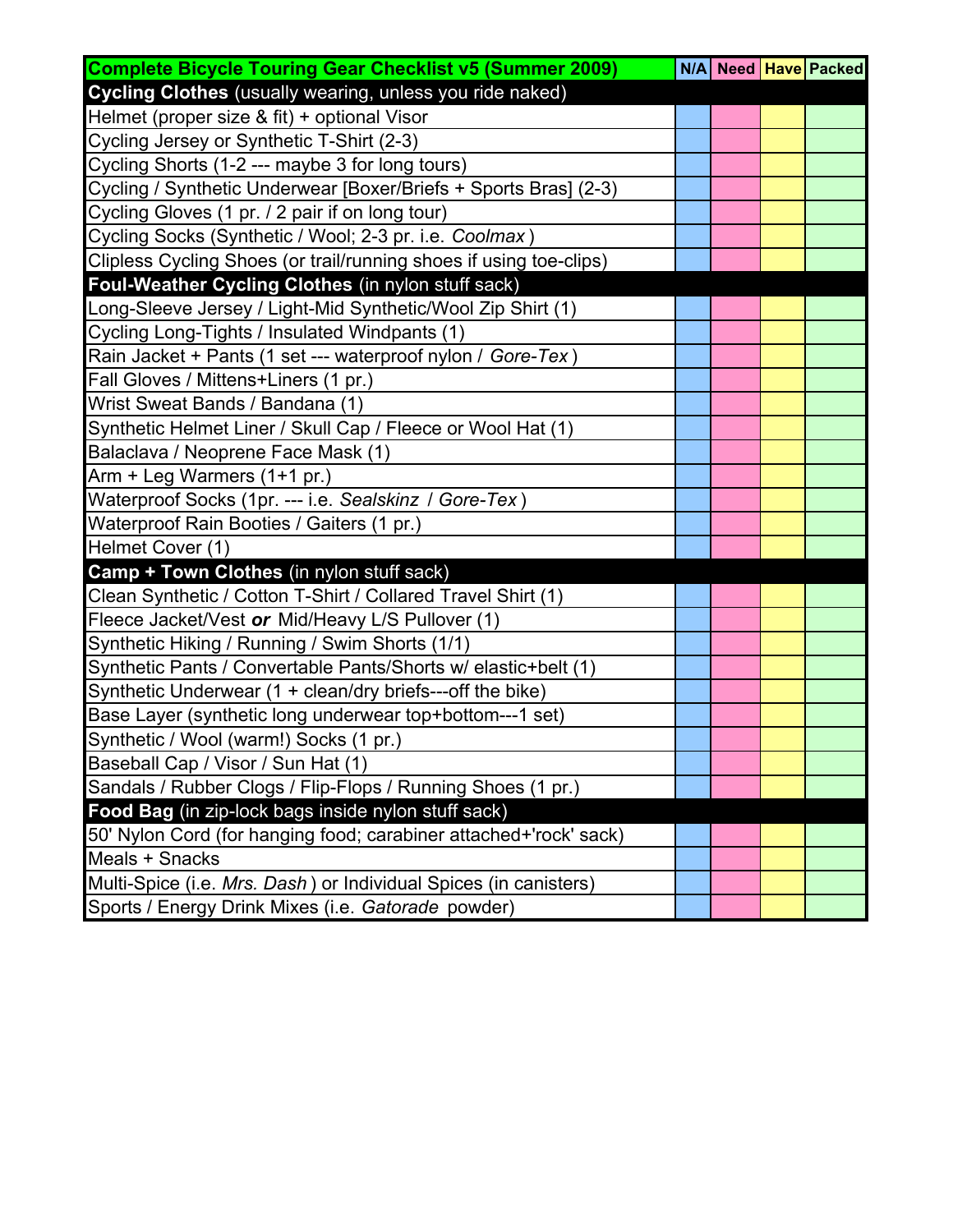| <b>Complete Bicycle Touring Gear Checklist v5 (Summer 2009)</b>   |  | N/A Need Have Packed |
|-------------------------------------------------------------------|--|----------------------|
| Documents (in wallet / travel pouch / handlebar bag)              |  |                      |
| Drivers License (or other official photo ID)                      |  |                      |
| Passport (if traveling international)                             |  |                      |
| <b>ATM / Debit Card</b>                                           |  |                      |
| Credit Card(s) (w/ bank's hotline # to call if lost / stolen)     |  |                      |
| Cash (+ extra \$20 in \$1's & change---for vending / laundry)     |  |                      |
| Personal / Traveler's Checks                                      |  |                      |
| Travel Tickets (airline / train / bus)                            |  |                      |
| Photocopies (passport / license; stored in separate place)        |  |                      |
| Emergency Contact Info (on biz card / journal / wrist band)       |  |                      |
| Health +/- Travel Insurance Card                                  |  |                      |
| Student ID Card / Youth Hostel Card                               |  |                      |
| <b>Phone Calling Card</b>                                         |  |                      |
| Contacts List (family / friends) + Stamps (for postcards)         |  |                      |
| Biz Cards (w/ contact info: name/e-mail/website/address/phone)    |  |                      |
| Personal Items (usually wearing and/or in handlebar bag)          |  |                      |
| Watch (+ alarm; altimeter; barometer; compass---i.e. Suunto)      |  |                      |
| Sunglasses (+ case; extra lenses; neck strap; cleaning cloth)     |  |                      |
| Contact Lenses (+ lens case; lens solution)                       |  |                      |
| Eyeglasses (+ case)                                               |  |                      |
| Sunscreen (SPF 30+ water/sweatproof; spray=more convenient)       |  |                      |
| Insect Repellent (20-25% DEET or alternative)                     |  |                      |
| Lip Balm (i.e. Chapstick / Blistex)                               |  |                      |
| Gadgets + Travel Items (in handlebar bag)                         |  |                      |
| Cell Phone + Charger                                              |  |                      |
| <b>LED Headlamp + Batteries</b>                                   |  |                      |
| Digital Camera; Memory Cards; Charger; Case (+ accessories)       |  |                      |
| Extra Camera Battery; Mini Tripod; Screen Shield; Lens Cloth      |  |                      |
| iPod / mp3 Player (Radio; Recorder + Earphones; Charger)          |  |                      |
| GPS (+ charger / batteries / bar mount --- i.e. Garmin; Magellan) |  |                      |
| USB Flash Drive (for photos; maps; waypts; bookmarks; contacts)   |  |                      |
| USB Mini-Cable and/or Card Reader (for uploading photos, etc.)    |  |                      |
| <b>PDA / Pocket-Mail Device (becoming obsolete)</b>               |  |                      |
| Laptop Computer (+ carry case; charger; accessories, etc.)        |  |                      |
| NOAA Weather Radio (handy for long/remote tours)                  |  |                      |
| 2-Way Radio (i.e. Motorola; handy for group / SAG tours)          |  |                      |
| Maps (in case/zip-lock---i.e. AdventureCyc / Rand McNally / AAA)  |  |                      |
| Guidebook (in zip-lock; i.e. Lonely Planet; Frommer's)            |  |                      |
| Pen + Sharpie (black marker) + Highlighter (for marking maps)     |  |                      |
| Journal (small notebook or voice recorder)                        |  |                      |
| Book / Magazine (for reading)                                     |  |                      |
| Small Padlock (for hostel lockers---if using)                     |  |                      |
| <b>Binoculars</b>                                                 |  |                      |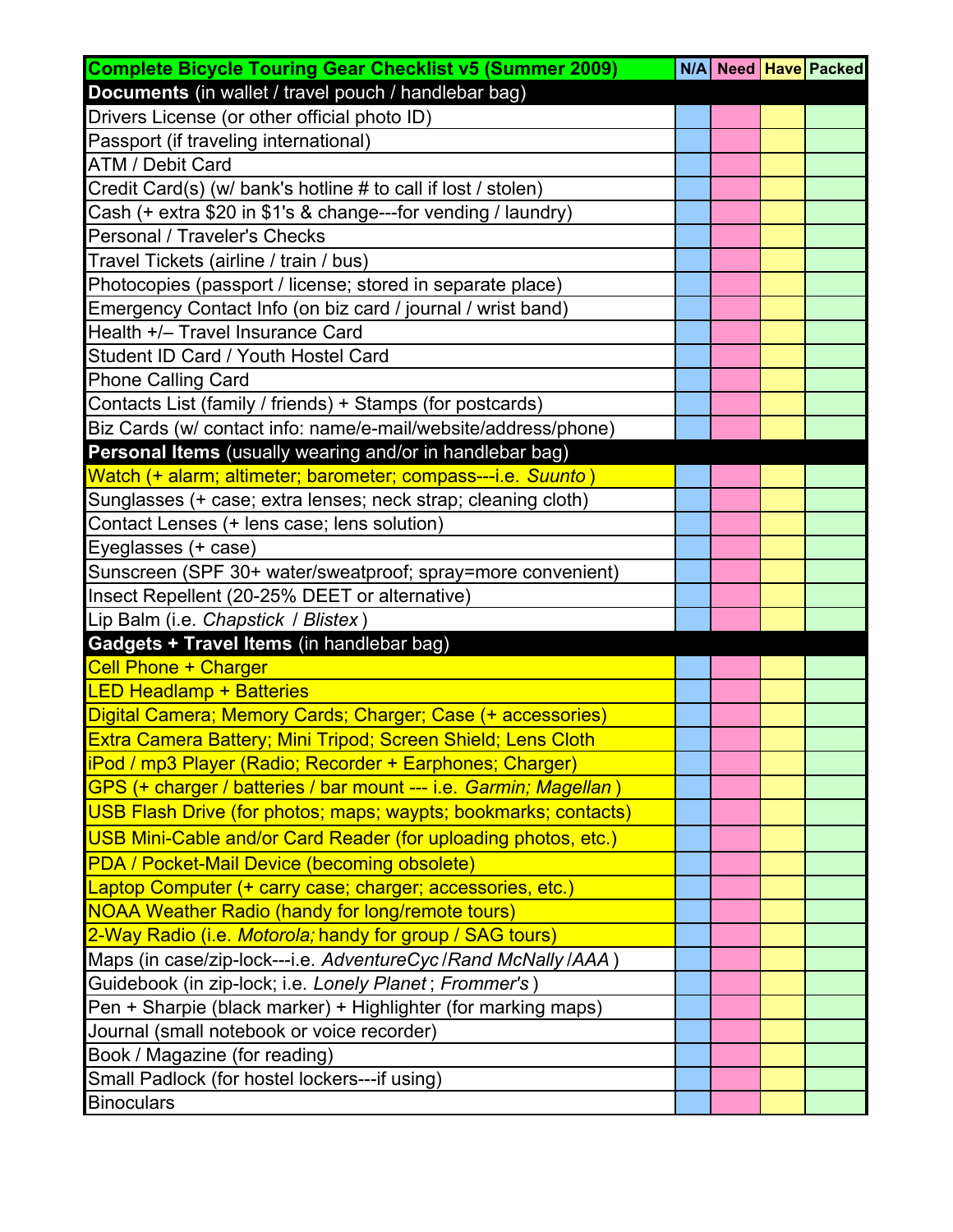| <b>Complete Bicycle Touring Gear Checklist v5 (Summer 2009)</b>      |  | N/A Need Have Packed |
|----------------------------------------------------------------------|--|----------------------|
| Bike Tools + Spare Parts (in pouch or zip-lock)                      |  |                      |
| Air Pump (mini / mid size; pack in pannier/bag instead of frame)     |  |                      |
| Patch Kit + Tire Levers                                              |  |                      |
| Spare Tubes 1-3 (+1 spare tube for trailer, if using)                |  |                      |
| Presta / Schrader Valve Adapter (1-2)                                |  |                      |
| <b>Tire Pressure Gauge</b>                                           |  |                      |
| Degreaser (Gunk or biodegradable type)                               |  |                      |
| Chain Lube (Pedros, White Lightning, etc.)                           |  |                      |
| Spokes (3-6; sizes specific to your wheel)                           |  |                      |
| QR Axle                                                              |  |                      |
| Trailer QR Axle + Retaining Pins (if using trailer)                  |  |                      |
| Brake Pads (specific to your bike)                                   |  |                      |
| Spare Tire (folding bead---for bike or trailer)                      |  |                      |
| <b>Brake/Shift Cable</b>                                             |  |                      |
| Nuts + Bolts + Bailing Wire (specifically for racks, brakes, etc.)   |  |                      |
| Hose Clamps + Carriage Bolts (for repairing blown shocks, etc.)      |  |                      |
| Replacement Cleats + Hardware (SPD=2 bolt / Look=3 bolt)             |  |                      |
| Shop Rag (Bandana/Handy Wipes---for cleaning greasy hands)           |  |                      |
| Bicycle Multi-Tool (i.e. Topeak Alien II)---or indiv tools below:    |  |                      |
| Screwdrivers; Wrenches: 2-10mm Allen; Spoke; Pedal; Cresent)         |  |                      |
| Chain Tool + Spare Link(s)                                           |  |                      |
| Cassette / Freewheel Removal Tool                                    |  |                      |
| Basic Knowledge of Bike Repair (or manual / downloaded info)         |  |                      |
| Additional Repair Items (in pouch or zip-lock)                       |  |                      |
| Multi-Tool / Pocket Knife (i.e. Leatherman / Swiss Army / Gerber)    |  |                      |
| Duct Tape & Electrical Tape (small roll; 1+ yd.)                     |  |                      |
| Plastic Zip Ties (various sizes)                                     |  |                      |
| Glue / Liquid Thread Lock (Crazy / Gorilla / Loctite --- small tube) |  |                      |
| Batteries (AAA: for headlamps; bike LEDs; AA: camera; etc.)          |  |                      |
| Plastic Bags: (zip-lock / compactor / garbage---different sizes)     |  |                      |
| Bite/Flow Valve (for hydration bladder---if using)                   |  |                      |
| Air Mattress Patch Kit (or use bike patch kit)                       |  |                      |
| Sewing Kit (needle; thread; buttons; assorted safety pins, etc.)     |  |                      |
| Folding Sewing Scissors (or use multi-tool / knife)                  |  |                      |
| Shoe Laces (or cut nylon cord from bear bag)                         |  |                      |
| Zipper Pulls (can substitute w/ small zip ties)                      |  |                      |
| Rubber Bands (4-5; heavy-duty)                                       |  |                      |
| Seam Sealer (small tube)                                             |  |                      |